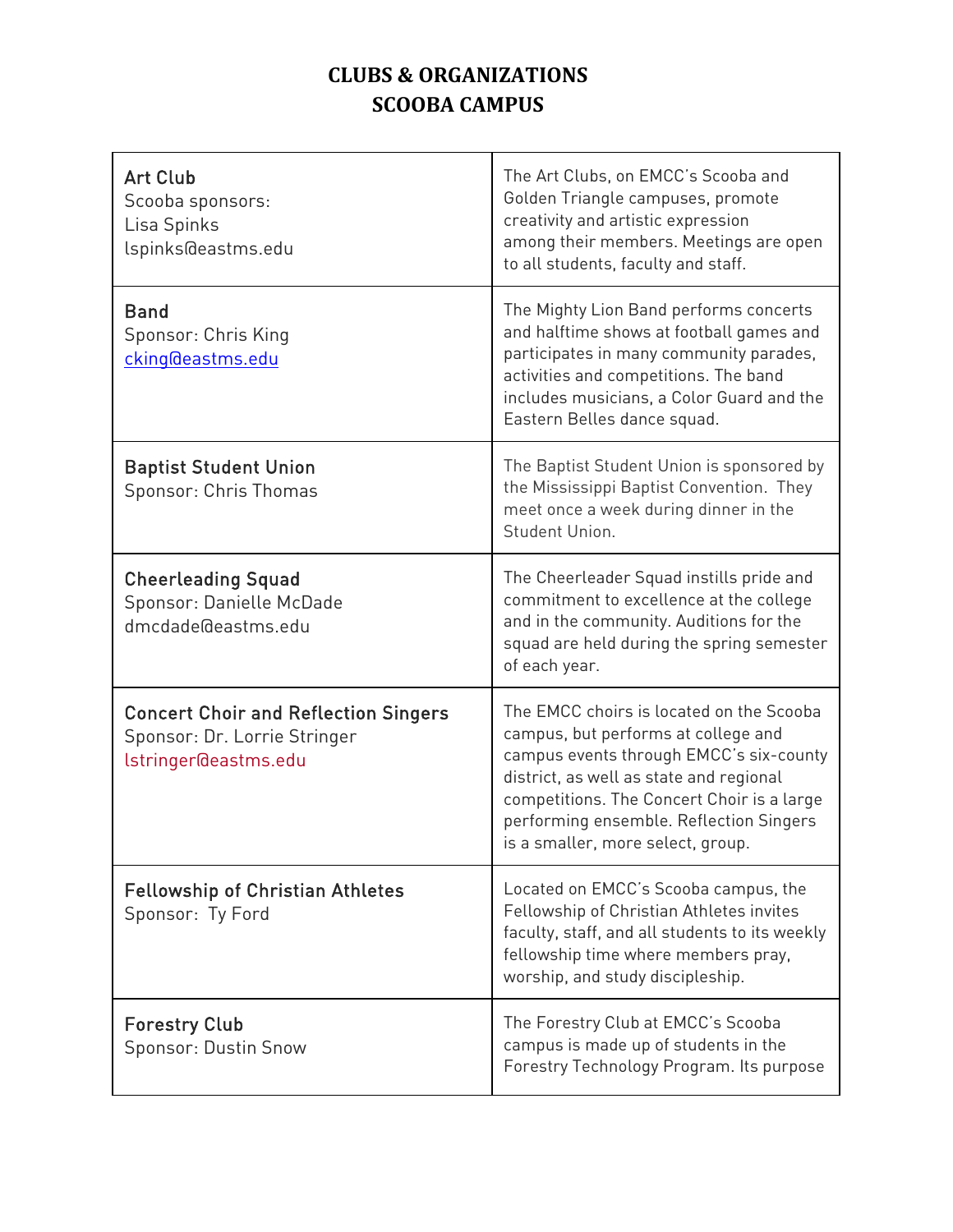|                                                                                                 | is to promote forestry and related<br>industries.                                                                                                                                                                                                                                                                                                                                                                                                                                                          |
|-------------------------------------------------------------------------------------------------|------------------------------------------------------------------------------------------------------------------------------------------------------------------------------------------------------------------------------------------------------------------------------------------------------------------------------------------------------------------------------------------------------------------------------------------------------------------------------------------------------------|
| Math and Science Club<br>Sponsor: Marion Smoot<br>msmoot2@eastms.edu                            | The Math and Science Club is made up of<br>students who are interested in STEM<br>programs.                                                                                                                                                                                                                                                                                                                                                                                                                |
| <b>Optical Technology Club</b><br>Sponsor: Eddie Sciple<br>(662) 476-5094<br>esciple@eastms.edu | The Optical Technology Club is made up of<br>students in the Ophthalmic Technology<br>Program on the Scooba campus.                                                                                                                                                                                                                                                                                                                                                                                        |
| Phi Theta Kappa<br>Scooba sponsor: Janet Briggs<br>(662) 476-5034<br>jbriggs@eastms.edu         | Phi Theta Kappa is the official honor<br>society for two-year colleges. It promotes<br>scholarship, develops character, and<br>provides opportunity for the developments<br>of leadership and service skills.                                                                                                                                                                                                                                                                                              |
| <b>Photography Club</b><br>Sponsor: Rocky Higginbotham                                          | The Photography Club is opened to all<br>students with an interest in amateur<br>photography.                                                                                                                                                                                                                                                                                                                                                                                                              |
| <b>Resident Assistants</b><br>Sponsor: LaPari Morant<br>$(662)$ 476-5443<br>Imorant@eastms.edu  | The Resident Assistant (RA) facilitates the<br>social and personal adjustment of<br>students to the residence hall and college.<br>The SRA develops a sense of community<br>among residents as members of a floor,<br>residents of a hall, and active participants<br>in the residence life system. The SRA<br>serves as a positive role model to<br>residents and peer staff members. The<br>SRA acts as a liaison between residents<br>and the college administration. RA Online<br><b>Application</b> . |
| Sigma Kappa Delta<br>Sponsor: DeLisa Perkins<br>dperkins2@eastms.edu                            | Sigma Kappa Delta is a collegiate honor<br>society for students of English at two-year<br>colleges. Currently, the organization has<br>141 chapters in the United States;                                                                                                                                                                                                                                                                                                                                  |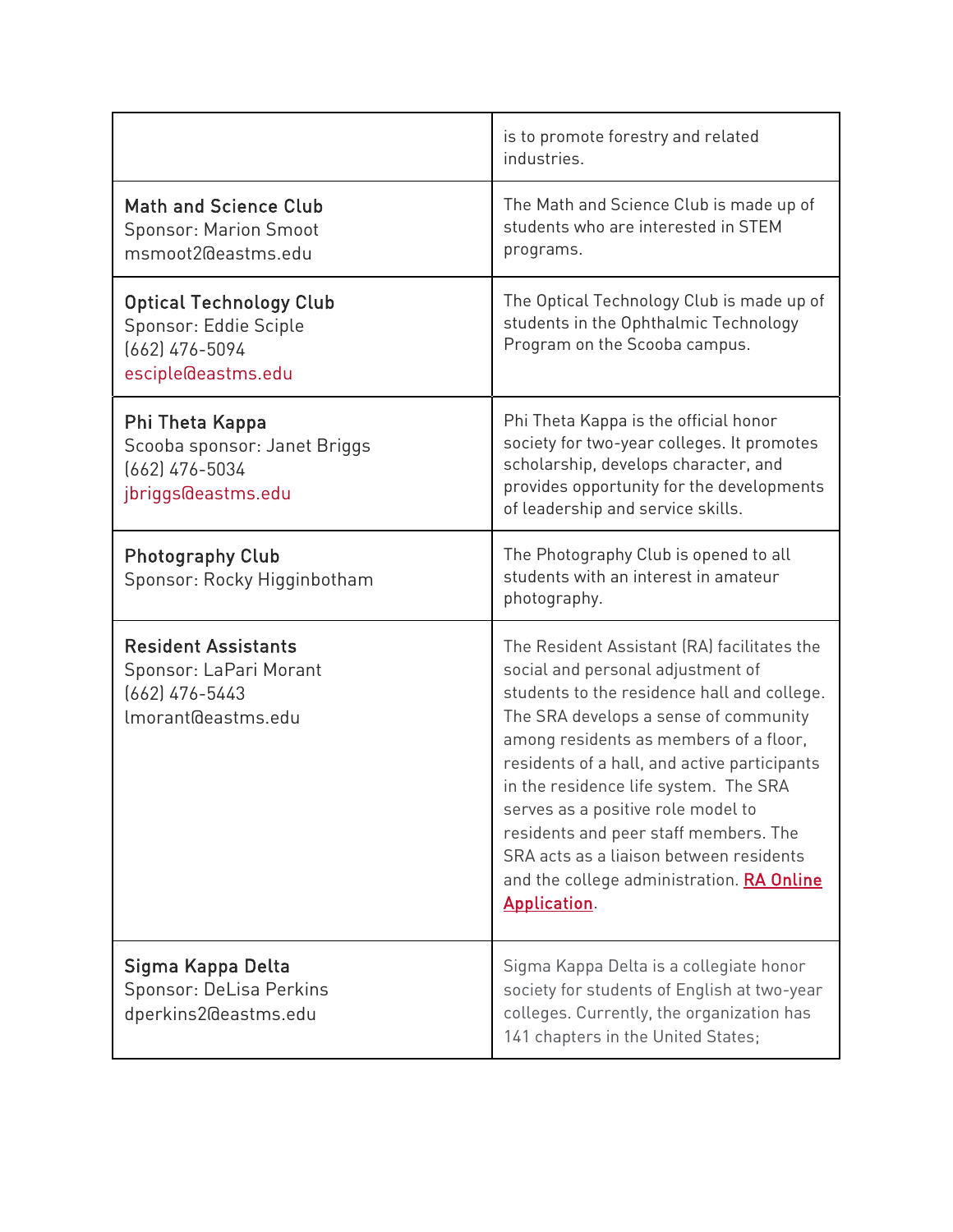|                                                                                                                      | members are eligible for scholarships and<br>awards.                                                                                                                                                                                                                                                                                                                                                                            |
|----------------------------------------------------------------------------------------------------------------------|---------------------------------------------------------------------------------------------------------------------------------------------------------------------------------------------------------------------------------------------------------------------------------------------------------------------------------------------------------------------------------------------------------------------------------|
| Sigma Phi Sigma<br>Sponsor: Kevin Hurt<br>$(662)$ 476-5100<br>khurt@eastms.edu                                       | A national fraternity, the Mu Chapter of<br>Sigma Phi Sigma is open to Funeral<br>Service Technology students at EMCC's<br>Scooba campus. Its goals are to promote<br>knowledge, professionalism, and<br>fellowship among service majors.                                                                                                                                                                                       |
| <b>Student Ambassadors</b><br>Scooba sponsor: David Williams<br>(662) 476-5346<br>dwilliams2@eastms.edu              | Student Ambassadors visit high schools<br>and attend college events to encourage<br>potential students to become EMCC Lions.<br>They also represent EMCC at various<br>community functions in the college's six-<br>county district.                                                                                                                                                                                            |
| <b>Student Christian Fellowship</b><br>Sponsor: Mary Smith<br>$(662)$ 476-8617<br>msmith@eastms.edu                  | The Student Christian Fellowship on the<br>campus of East Mississippi Community<br>College is comprised of two groups of<br>students, the Baptist Student Union and<br>Wesley Foundation. The BSU (Baptist<br>Student Union) is sponsored by the<br>Mississippi Baptist Convention. The<br>Wesley Foundations is sponsored by the<br>Methodist church. Students<br>also participate in the Fellowship of<br>Christian Athletes. |
| <b>Student Government Association</b><br>Scooba sponsor: David Williams<br>$(662)$ 476-5346<br>dwilliams2@eastms.edu | The Student Government Association<br>enables students to be involved in making<br>decisions that affect campus life. The SGA<br>takes suggestions from students and<br>interacts with the school administration to<br>help implement new policies. In addition,<br>they often assist EMCC with special events<br>such as the Reality Fair.                                                                                     |
| <b>Student Voices</b><br><b>Sponsor: Tony Montgomery</b><br>$(662)$ 476-5062<br>tmontgomery@eastms.edu               | Participation in awareness of and<br>advocacy for the political and financial<br>aspects of the Mississippi community<br>college system. Includes networking with<br>elected officials, visits to the state capitol,                                                                                                                                                                                                            |